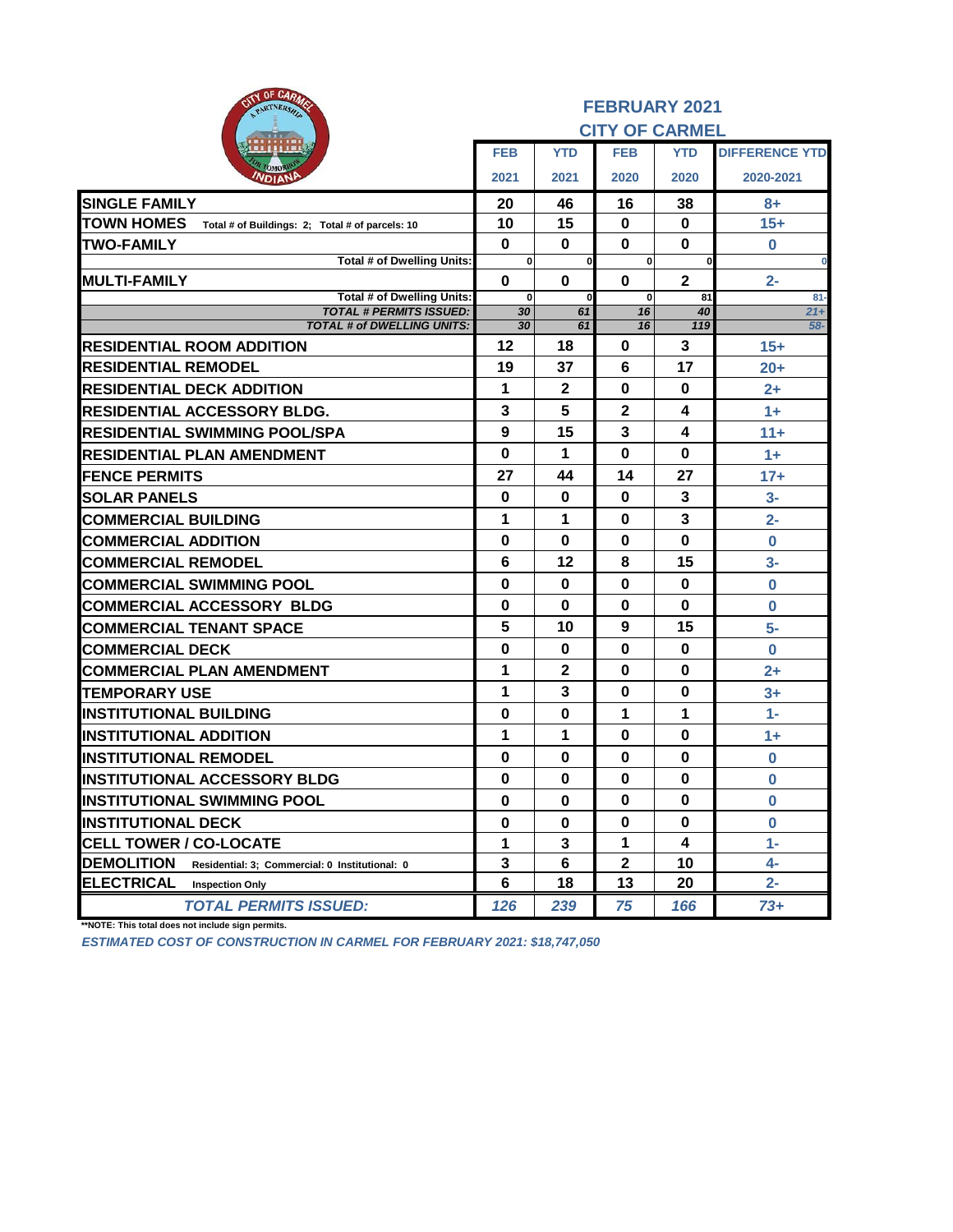## **D.O.C.S. BUILDING PERMIT ACTIVITY FEBRUARY 2021**

*COMMERCIAL, INSTITUTIONAL, & MULTI-FAMILY - NEW STRUCTURES, ACCESSORY BUILDINGS, ADDITIONS, TENANT FINISHES, REMODELS, POOLS, DECKS (Institutional includes churches, schools & public libraries)*

#### *Type of Construction Total Permits Issued*

## **COMMERCIAL PERMITS ISSUED**

#### **COMMERCIAL TENANT FINISH / REMODEL:…………..…….……...……..........................................................................................................6**

- *● Physique 57, 350 Monon Blvd. #14*
- *● Carmel Veterinary Clinic, 12530 Gray Rd.*
- *● PROSE Weston Pointe, 10895 N. Michigan Rd. #140*
- *● St. Vincent Zionsville Walk-In Care, 10801 N. Michigan Rd.#100*
- *● Dawes Fretzin Dermatology, 10801 N. Michigan Rd. #201*
- *● Nutrition Hub, 10895 N. Michigan Rd. #120*

## **COMMERCIAL CERTIFICATES OF OCCUPANCY ISSUED**

#### **COMMERCIAL TENANT FINISH / REMODEL:……………..…….……………………….......................................................................................11**

- *● Pyatt Builders, 630 3rd Ave SW Unit B*
- *● Le Peep, 200 S. Rangeline Rd. #115*
- *● Renova Med Spa, 145 W. Elm St. #170*
- *● Berkadia, 211 W. Main St. #302*
- *● Overflow, 9800 Association Dr.*
- *● Buff City Soap, 12957 Old Meridian St. #150*
- *● Morgan Stanley Wealth Management, 800 E. 96th St.*
- *● Flywheel, 10330 N. Meridian St.*
- *● STAR Bank Carmel Wealth, 140 E. Carmel Dr.*
- *● Little Village Pediatrics, 12740 Meeting House Rd.*
- *● Revolution Marketing, 9801 Mayflower Park Dr.*

## **D.O.C.S. BUILDING & SIGN ACTIVITY BY YEAR**

|                                              | <b>FEB 2021</b> | <b>FEB 2020</b> | <b>FEB 2019</b> | <b>FEB 2018</b> | <b>FEB 2017</b> |
|----------------------------------------------|-----------------|-----------------|-----------------|-----------------|-----------------|
| <b>TOTAL BUILDING PERMITS ISSUED:</b>        | 126             | 74              | 82              | 103             | 89              |
| <b>TOTAL FENCE PERMITS ISSUED:</b>           | 27              | 12              |                 | 22              | 5               |
| <b>TOTAL SIGN PERMITS:</b>                   | 32              | 27              | 32              | 32              | 29              |
| <b>TOTAL PUBLIC EVENT BANNERS:</b>           |                 |                 | 10              |                 | 11              |
| <b>BUILDING INSPECTIONS PERFORMED:</b>       | 370             | 443             | 442             | 444             | 444             |
| <b>BUILDING PLAN REVIEWS:</b>                | 107             | 72              | 67              | 74              | 84              |
| <b>PUBLIC REQUEST FOR INFORMATION (RFI):</b> | 83              | 53              | 18              | 21              | 21              |

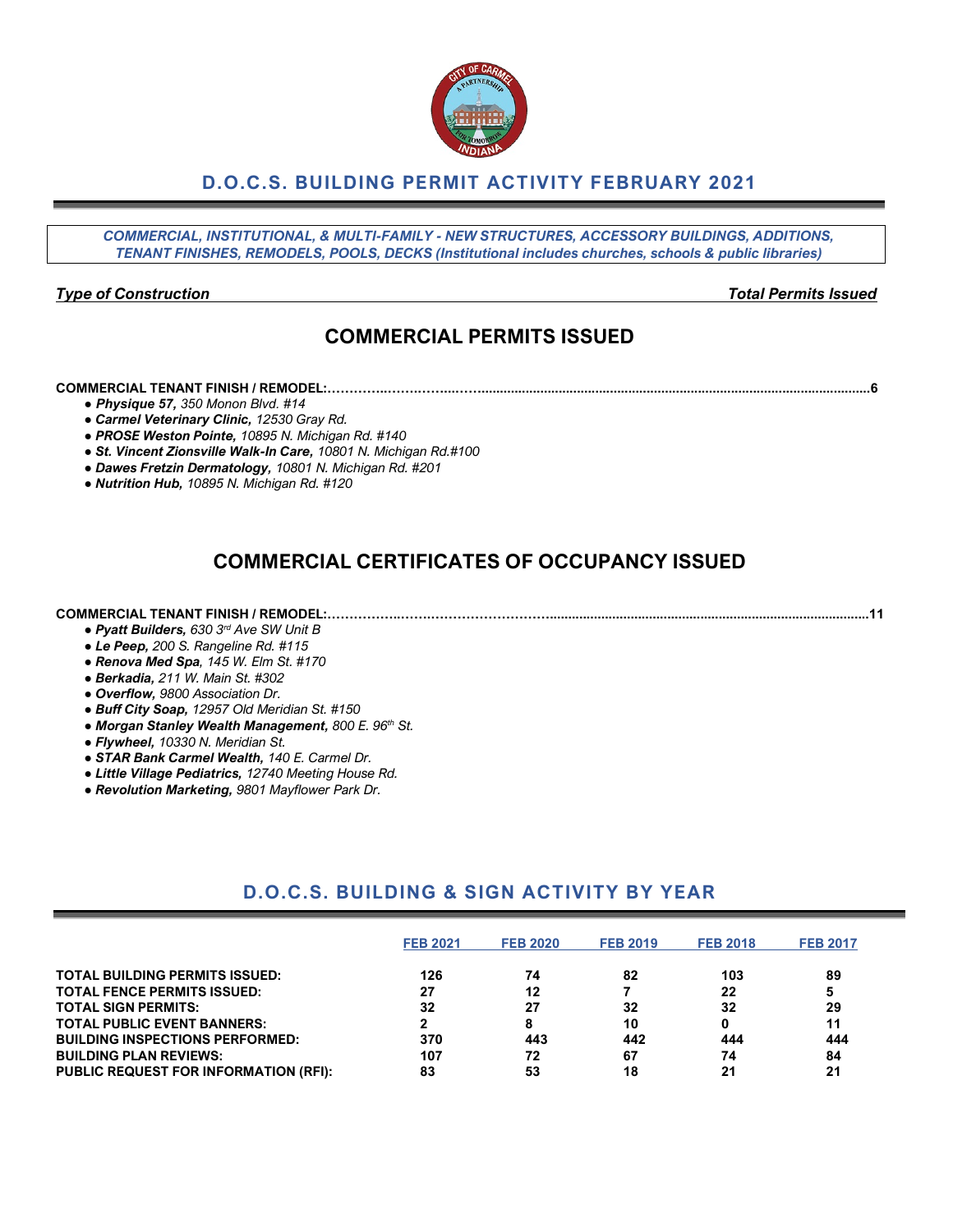

# **D.O.C.S. CODE ENFORCEMENT ACTIVITY FEBRUARY 2021**

#### *CODE ENFORCEMENT TASK REPORT SUMMARY FOR FEBRUARY 2021*

| <b>COMPLAINTS RECEIVED</b> | <b>TOTAL:</b> | <b>INSPECTION STATISTICS</b> | <b>TOTAL:</b>            |               |          |
|----------------------------|---------------|------------------------------|--------------------------|---------------|----------|
| EMAIL                      | 4             | <b>NEW CASES</b>             |                          | 102           |          |
| "MY CARMEL" APP            | 3             | INITIAL INSPECTIONS          |                          |               | 102      |
| <b>PHONE</b>               | 4             | ABATEMENT                    |                          |               | $\Omega$ |
| <b>REFERRAL</b>            | 0             |                              | INITIAL VIOLATION NOTICE |               | 70       |
| <b>STAFF</b>               | 91            | <b>RE-INSPECTIONS</b>        |                          |               | 237      |
| <b>WALK-IN</b>             | 0             | <b>CLOSED CASES</b>          |                          |               | 97       |
| <b>INSPECTIONS BY AREA</b> | <b>WEST</b>   | <b>CENTRAL</b>               | <b>EAST</b>              | <b>TOTAL:</b> |          |
| <b>NEW CASES</b>           | 7             | 76                           | 19                       | 102           |          |
| INITIAL INSPECTIONS        | 7             | 76                           | 19                       | 102           |          |
| <b>RE-INSPECTIONS</b>      | 23            | 142                          | 72                       | 237           |          |
| <b>CLOSED CASES</b>        | 6             | 75                           | 16                       | 97            |          |

#### *CODE ENFORCEMENT MONTHLY REPORT FOR FEBRUARY 2021*

| <b>TYPE OF COMPLAINT/VIOLATION</b> | <b>NEW CASES</b> | <b>TYPE OF COMPLAINT/VIOLATION</b> | <b>NEW CASES</b> |
|------------------------------------|------------------|------------------------------------|------------------|
| BUILDING CODE VIOLATIONS           |                  | PROPERTY MAINTENANCE               | 9                |
| <b>COMMERCIAL VEHICLE</b>          | 5                | RECREATIONAL VEHICLE               |                  |
| <b>DUMPSTER</b>                    | 5                | RIGHT-OF-WAY OBSTRUCTION           | 0                |
| <b>FARM ANIMALS</b>                | 0                | <b>SIDEWALK</b>                    | 0                |
| <b>FENCE VIOLATION</b>             | 2                | <b>SIGNS</b>                       | 80               |
| <b>GRASS OR WEEDS</b>              | 0                | TRASH/DEBRIS                       | 15               |
| <b>HOME OCCUPATION</b>             |                  | UNSAFE BUILDING                    | 0                |
| NOISE REGULATIONS                  | 0                | <b>JUNK VEHICLE</b>                | 4                |
| OPEN AND ABANDONED                 |                  | ZONING USE VIOLATIONS              | 0                |
| <b>OUTDOOR STORAGE</b>             | 14               | SNOW AND ICE REMOVAL               | 46               |
| <b>PARKING IN LAWN/GREENBELT</b>   |                  | <b>OTHER</b>                       | 3                |
|                                    |                  | <b>TOTAL</b>                       | 194              |

*FORECLOSURE MONITORING SUMMARY FOR FEBRUARY 2021*

| <b>COMPLAINTS RECEIVED</b> | <b>TOTAL:</b> |
|----------------------------|---------------|
| NEW CASES                  | 3             |
| INITIAL INSPECTIONS        | 3             |
| ABATEMENT                  | O             |
| INITIAL VIOLATION NOTICE   | ი             |
| RE-INSPECTIONS             | 6             |
| CLOSED CASES               | n             |
|                            |               |

| <b>FORECLOSURE STATISTICS</b> | <b>WEST</b> | <b>CENTRAL</b> | <b>EAST</b> | <b>TOTAL:</b> |
|-------------------------------|-------------|----------------|-------------|---------------|
| NEW CASES                     |             |                |             |               |
| INITIAL INSPECTIONS           |             |                |             |               |
| <b>RE-INSPECTIONS</b>         |             |                |             | 6             |
| <b>CLOSED CASES</b>           |             |                |             |               |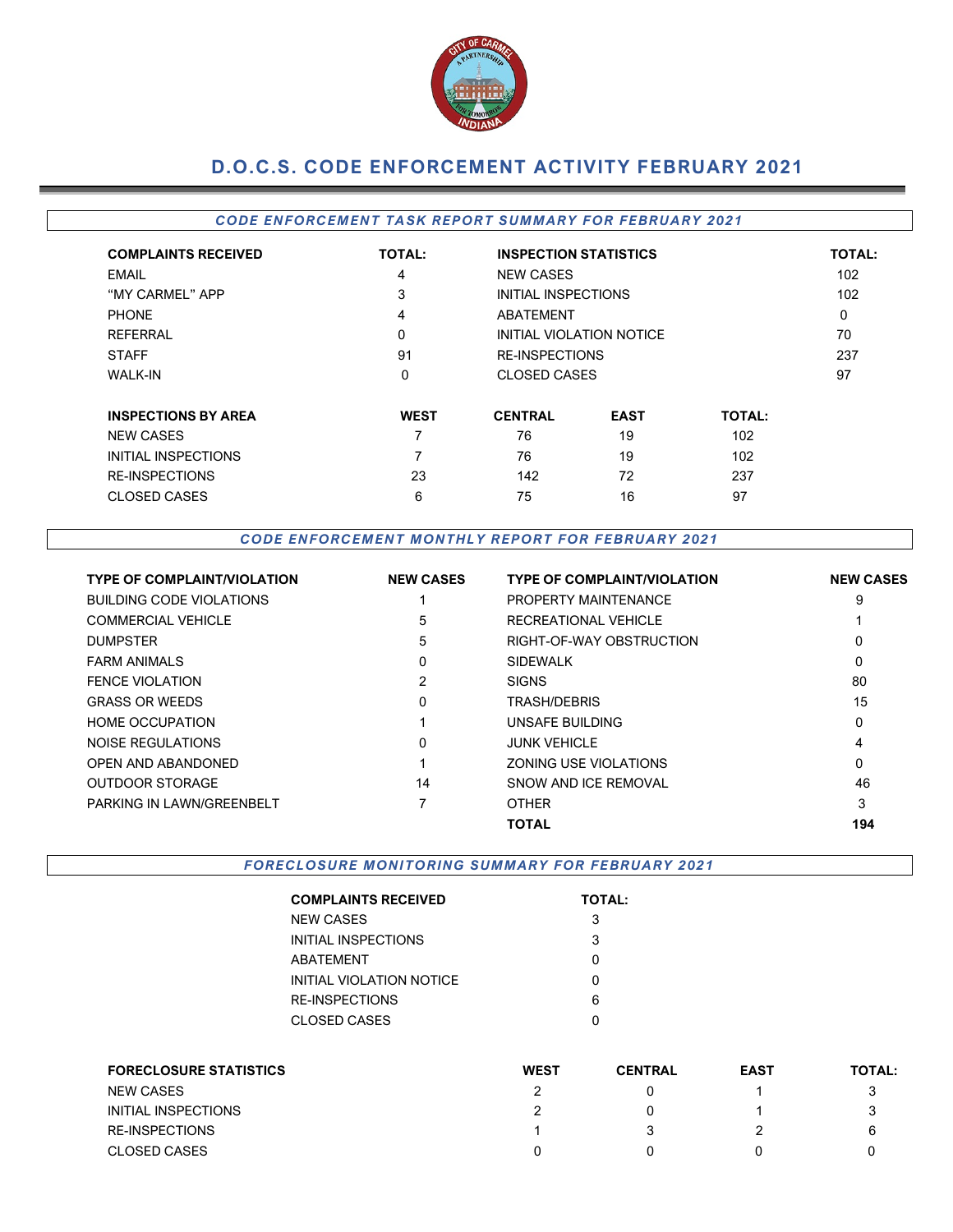## **DEPARTMENT OF COMMUNITY SERVICES INCOME REPORT FEBRUARY 1-28, 2021**



| <b>TRANSACTION TYPE:</b><br><b>NDIAN</b>                                     | <b>TRANSACTIONS:</b> | <b>AMOUNT:</b>                 |
|------------------------------------------------------------------------------|----------------------|--------------------------------|
| BUILDING PERMITS: [Includes the fee for full Certificate of Occupancy (C/O)] | 98                   | \$<br>83,150.29                |
| <b>DEMOLITION PERMITS:</b>                                                   | 3                    | \$<br>873.00                   |
| <b>LATE FEES:</b>                                                            | $\Omega$             | \$                             |
| RE-INSPECTION, ADDITIONAL INSPECTION, AND/OR TEMP C/O:                       | 35                   | \$<br>6,745.00                 |
| PLAN AMENDMENT: (Commercial / Institutional)                                 | 1                    | \$<br>371.00                   |
| <b>PLAN AMENDMENT: (Residential)</b>                                         | 0                    | \$                             |
| <b>SPECIAL EVENT PERMITS:</b>                                                | 0                    | \$                             |
| <b>TEMPORARY USE PERMITS/EXTENSIONS:</b>                                     | $\mathbf 0$          | \$                             |
| <b>APPEALS:</b>                                                              | $\mathbf 0$          | \$                             |
| <b>FENCE PERMITS:</b>                                                        | 26                   | \$<br>1,376.00                 |
| FENCE LIABILITY WAIVER: (Paid to Hamilton County)                            | 14                   | \$<br>392.00                   |
| <b>ABATEMENT:</b>                                                            | 0                    | \$                             |
| <b>ADLS:</b>                                                                 | 2                    | \$<br>2,256.00                 |
| <b>ADLS AMENDMENT:</b>                                                       | 0                    | \$                             |
| <b>COMMITMENT AMENDMENT:</b>                                                 | 0                    | \$                             |
| <b>DEVELOPMENT PLAN:</b>                                                     | 2                    | \$<br>2,844.00                 |
| <b>DEVELOPMENT PLAN AMENDMENT:</b>                                           | $\mathbf 0$          | \$                             |
| <b>HPR REVIEW:</b>                                                           | 0                    | \$                             |
| <b>ORDINANCE AMENDMENT:</b>                                                  | $\Omega$             | \$                             |
| <b>PLAT VACATE:</b>                                                          | 0                    | \$                             |
| <b>PRIMARY PLAT:</b>                                                         | 2                    | \$<br>11,180.00                |
| <b>PRIMARY PLAT AMENDMENT:</b>                                               | $\mathbf 0$          | \$                             |
| <b>PUD ORDINANCES:</b>                                                       | 0                    | \$                             |
| <b>REZONE:</b>                                                               | 0                    | \$                             |
| <b>ADDITIONAL WAIVER:</b>                                                    | 0                    | \$                             |
| <b>SDR SITE PLAN REVIEW:</b>                                                 | 0                    | \$                             |
| <b>SECONDARY PLAT/REPLAT:</b>                                                | 0                    | \$                             |
| <b>SUBDIVISION WAIVER:</b>                                                   | 0                    | \$                             |
| <b>MISC. ZONING WAIVER:</b>                                                  | 3                    | \$<br>2,214.00                 |
| <b>TAC ONLY:</b>                                                             | $\mathbf 0$          | \$                             |
| <b>DEVELOPMENT STANDARDS VARIANCE:</b>                                       | 7                    | \$<br>5,475.00                 |
| <b>HEARING OFFICER REVIEW:</b>                                               | 6                    | \$<br>998.00                   |
| <b>SPECIAL EXCEPTION VARIANCE:</b>                                           | $\mathbf 0$          | \$                             |
| <b>SPECIAL USES:</b> (Includes Special Use Amendments)                       | 0                    | \$<br>$\overline{\phantom{a}}$ |
| <b>USE VARIANCE:</b>                                                         | $\mathbf 0$          | \$                             |
| <b>SIGN PERMITS:</b>                                                         | 25                   | \$<br>6,007.59                 |
| <b>ZONING DETAILS/LETTER:</b>                                                | 2                    | \$<br>543.00                   |
| <b>PARK &amp; RECREATION IMPACT FEE (PRIF):</b>                              | 0                    | \$<br>105,288.00               |
| <b>TOTALS:</b>                                                               |                      |                                |
| <b>GENERAL FUND #101:</b>                                                    |                      | \$<br>124,424.88               |
| <b>PRIF ACCOUNT #106:</b>                                                    |                      | \$<br>69,624.00                |
| PRIF ACCOUNT # 902:                                                          |                      | \$<br>35,664.00                |
| <b>UTILITY FEES: (Sewer/Water permits)</b>                                   |                      | \$<br>132,356.00               |
| <b>TOTAL DEPOSIT:</b>                                                        |                      | \$<br>362,068.88               |
| Last Month's General Fund Deposit:                                           |                      | \$<br>123,910.44               |
| <b>Last Month's Total Deposit:</b>                                           |                      | \$<br>362,060.44               |

**NOTE: Receipts were deposited for 20 business days this month.**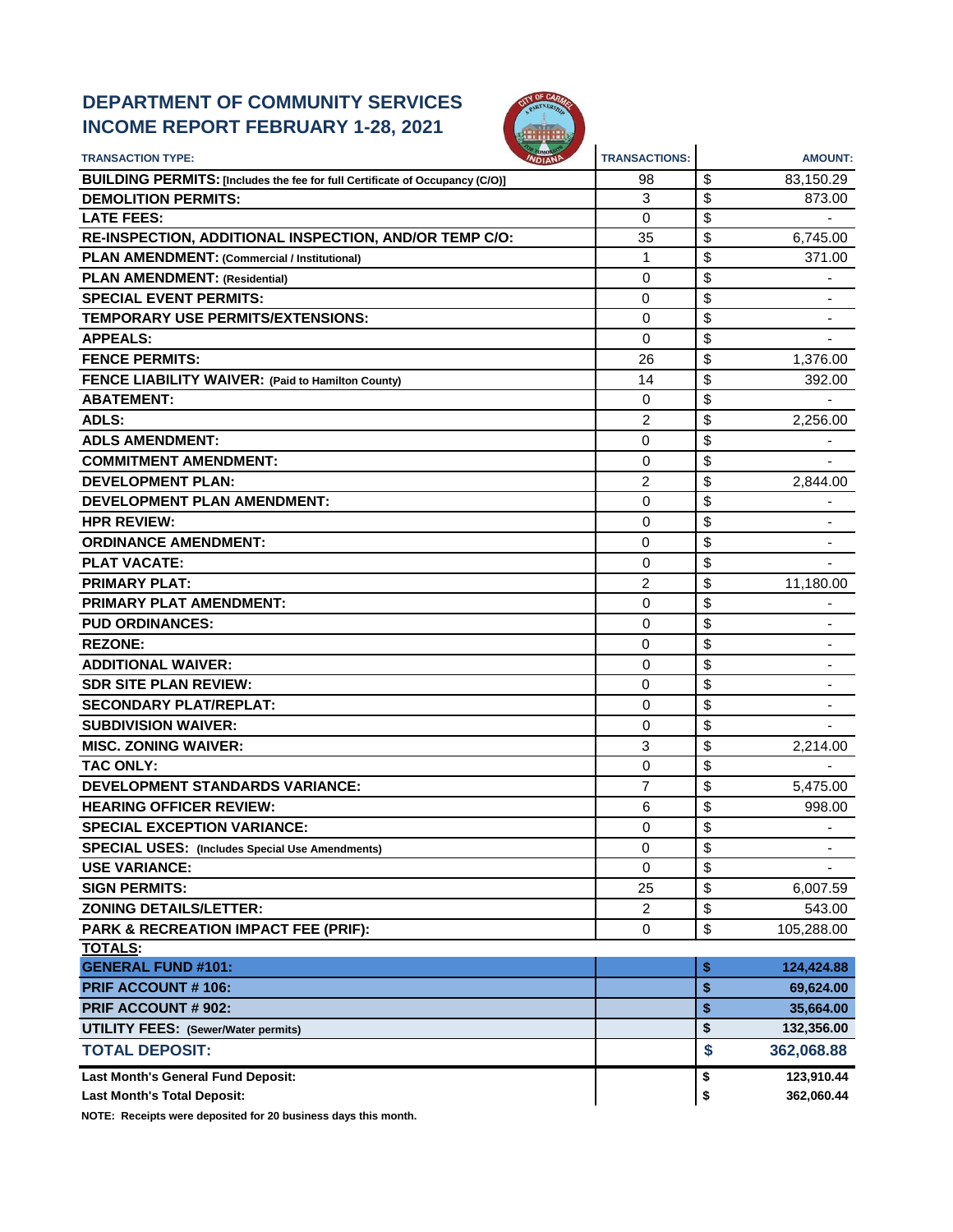#### **City of Carmel Monthly Permits Issued 2/1/2021 - 2/28/2021**

| ı |  |
|---|--|
|---|--|

|           | <b>Status</b>      | Permit NO<br>Lot          | Subdivision                 | Property Address                                                 | Permit Type Description       | Estimated    | Sq Ft | <b>Contact Name</b>                    | <b>Contact Address</b>          | Contact City, State Zip | Property Owner (as listed per applicant) | Owner Address                     | Owner City, State Zip  |
|-----------|--------------------|---------------------------|-----------------------------|------------------------------------------------------------------|-------------------------------|--------------|-------|----------------------------------------|---------------------------------|-------------------------|------------------------------------------|-----------------------------------|------------------------|
| Issue     |                    |                           |                             |                                                                  |                               | Cost of      |       |                                        |                                 |                         |                                          |                                   |                        |
| Date      |                    |                           |                             |                                                                  |                               | Construction |       |                                        |                                 |                         |                                          |                                   |                        |
|           |                    |                           |                             |                                                                  |                               |              |       |                                        |                                 |                         |                                          |                                   |                        |
| 2/1/2021  | <b>ISSUED</b>      | B-2021-00032<br>251       | <b>BROOKSHIRE</b>           | 4616 ROYAL OAK LN, CARMEL, 46033                                 | RES - REMODEL                 | \$60,000.00  |       | 1,400.00 5th Generation Carpentry LLC  | 285 Earl Park Way               | Westfield, IN 46074     | Joe and Angela Delise                    | 4616 Royal Oak Lane               | Carmel, IN 46033       |
|           | <b>ISSUED</b>      | B-2021-00105              |                             | 1421 S RANGELINE RD, CAR, 46032                                  | TEMPUSE - SPCLEVNT            |              |       | Marnie Brunner                         | 9243 N County Road 200 W        | Lizton, IN 46149        | Barnes Investment LLC                    | 11308 Lakeshore Drive East        | Carmel, IN 46033       |
|           | <b>ISSUED</b>      | B-2020-01110              |                             | 325 E CARMEL DR, CAR, 46032                                      | COMM - REMODEL                | \$25,000.00  |       | 380.00 Holt Construction               | 8846 E 33rd street              | Indianapolis, IN 46226  | Flanner Buchannon                        | 325 E Carmel Drive                | Carmel, IN 46032       |
|           | <b>ISSUED</b>      | F-2020-00399              | <b>GUILFORD PARK</b>        | 11475 SENIE LN, CARMEL, 46032                                    | <b>FENCE - NEW</b>            |              |       | Draper Fencing Company LLC             | 4143 Kingman Dr                 | Lawrence, IN 46226      | Samuel Neff                              | 11475 Senie Lane                  | Carmel, IN 46032       |
|           | ISSUED             | B-2020-01370<br> 188      | <b>LEXINGTON FARMS</b>      | 10797 BELMONT CIR, INDIANAPOLIS, 46280                           | <b>RES - ADDITION</b>         | \$57,000.00  |       | 224.00 CK Design & Build               | 7609 W 600 N                    | McCordsville, IN 46055  | Marvin & Barbara Logan                   | 10797 Belmont Circle              | Indianapolis, IN 46280 |
| 2/2/2021  | <b>ISSUED</b>      | B-2021-00139<br>  1335    | VILLAGE OF WESTCLAY         | 12974 PETIGRU DR, CARMEL, 46032                                  | <b>RES - ELECTRICAL</b>       |              |       | Levi Bernstein                         | 1828 Central Avenue, Suite 100  | Indianapolis, IN 46202  | <b>Josh Presits</b>                      | 1828 Central Avenue, Suite 100    | Indianapolis, IN 46202 |
|           | ISSUED             | B-2021-00143              | <b>COOL CREEK NORTH</b>     | 698 DAYTON DR, CARMEL, 46033                                     | RES - ELECTRICAL              |              |       | Daniel Obert                           | 8699 W 800 N                    | Indpls, IN 46259-9402   | Eric P Babbs                             | 698 Dayton Dr                     | Carmel, IN 46033       |
|           | <b>ISSUED</b>      | B-2021-00028              | WOODLAND GREEN              | 11111 HAVERSTICK RD, CARMEL, 46033                               | <b>RES - ADDITION</b>         | \$226,600.00 |       | $1,010.00$ Craig Dice                  | 99 E. Carmel Dr., Suite 100     | Carmel, IN 46032        | David W. & Julie A. Schipp               | 11111 Haverstick Road             | Carmel, IN 46032       |
|           | <b>ISSUED</b>      | F-2021-00018              | <b>BAYHILI</b>              | 12472 HEATHERSTONE PL, CAR, 46033                                | <b>FENCE - NEW</b>            |              |       | Lee and Barbara Saberson               |                                 |                         |                                          |                                   |                        |
|           | ISSUED             | B-2021-00004              | <b>QUEEN'S MANOR</b>        | 10770 ROYAL DR, CARMEL, 46032                                    | <b>RES - ADDITION</b>         | \$169,000.00 |       | 366.00 Craig Dice                      | 99 E. Carmel Dr., Suite 100     | Carmel, IN 46032        | Ronald H. & Eleanor S. Jones             | 10770 Royal Drive                 | Carmel, IN 46032       |
| 2/3/2021  | <b>ISSUED</b>      | B-2021-00090              | PRESERVE AT BEAR CREEK, THE | 4423 VOYAGEUR WAY, CARMEL, 46074                                 | <b>RES - REMODEL</b>          | \$35,000.00  |       | 1,410.00 Goldwood Constructions Inc    | 10948 Liberation Trace          | Noblesville, in 46060   | Abhinav Mohan                            | 4423 Voyageur Way                 | Carmel, IN 46074       |
|           | ISSUED             | B-2021-00042              | <b>BEAR CREEK SOUTH</b>     | 14174 ATLAS CT, CAR, 46077                                       | <b>RES - SGNLFAM</b>          | \$482,000.00 |       | 5,717.00 Pulte Homes of Indiana, LLC   | 11590 N. Meridian St. #530      | Carmel, IN 46032        | Pulte Homes of Indiana, LLC              | 11590 N. Meridian St. #530        | Carmel, IN 46032       |
|           | <b>ISSUED</b>      | B-2021-00041              | WESTMONT                    | 1866 JUTLAND DR, CARMEL, 46032                                   | RES - POOL                    | \$82,000.00  |       | $1,002.00$ Pools of Fun                | PO Box 576                      | Plainfield, IN 46168    | Carey & Gemma Weddle                     | 1866 Jutland Dr.                  | Carmel, IN 46032       |
|           | <b>ISSUED</b>      | F-2020-00421              | <b>HEATHER KNOLL</b>        | 14333 CAMDEN LN, CARMEL, 46074                                   | <b>FENCE - NEW</b>            |              |       | Blue Bird Fence Company                | 1760 South 10th Street          | Noblesville, IN 46060   | YUCHEN SUNG                              | 14333 CAMDEN LN.                  | CARMEL, IN 46074       |
|           | <b>ISSUED</b>      | B-2021-00020              | <b>BEAR CREEK SOUTH</b>     | 4517 ANDEAN WAY, CAR, 46077                                      | <b>RES - SGNLFAM</b>          | \$520,998.00 |       | 6,327.00 Pulte Homes of Indiana, LLC   | 11590 N. Meridian St. #530      | Carmel, IN 46032        | Pulte Homes of Indiana, LLC              | 11590 N. Meridian St. #530        | Carmel, IN 46032       |
|           | <b>ISSUED</b>      | F-2021-00015              | <b>STANFORD PARK</b>        | 3576 BURLINGAME BLVD, CARMEL, 46074                              | <b>FENCE - NEW</b>            |              |       | Amerifence                             | 4340 Hull Street                | Indianapolis, IN 46226  | Jackie Krupinski                         | 3576 Burlingame Blvd              | Carmel, IN 46074       |
|           | <b>ISSUED</b>      | F-2021-00019              | <b>SMOKEY KNOLL</b>         | 661 WOODBINE DR, CAR, 46033                                      | <b>FENCE - NEW</b>            |              |       | Fred & Sally Cuthbert                  | 661 Woodbine Drive              | Carmel, IN 46033        |                                          |                                   |                        |
|           | <b>ISSUED</b>      | F-2021-00020              | MOHAWK CROSSING             | 12645 LIMBERLOST DR, CAR, 46033                                  | <b>FENCE - NEW</b>            |              |       | John Vogas                             | 12645 Limberlost Drive          | Carmel, IN 46033        |                                          |                                   |                        |
|           | <b>ISSUED</b>      | B-2020-01358              |                             | 12530 GRAY RD, CAR, 46033                                        | COMM - REMODEL                |              |       |                                        | 6470 N. shadeland Ave.          |                         | KennMar                                  | 5253 W. 16TH STREET               | SPEEDWAY, IN 46224     |
|           |                    |                           |                             |                                                                  |                               | \$320,000.00 |       | 2,402.00 Surinam Aveja-DeBethune       |                                 | indianapolis, IN 46220  |                                          |                                   |                        |
|           | <b>ISSUED</b>      | B-2021-00051              | <b>SUNRISE ON THE MONON</b> | 1524 EVENSTAR BLVD, INDIANAPOLIS, 46280   RES - SGNLFAM          |                               | \$477,472.00 |       | 3,770.00 Old Town Design Group         | 1132 S. Rangeline Rd. Suite 200 | Carmel, IN 46032        | Corey Sleet                              | 360 East Market St. Apt 1704      | Indianapolis, IN 46204 |
|           | <b>ISSUED</b>      | B-2021-00110              |                             | 110 E 111TH ST, IND, 46280                                       | RES - DEMO                    |              |       | Nick Brothers                          | 916 E. Westfield Blvd, Ste 240  | Indianapolis, IN 46220  | Jim Meyer                                | 15226 Long Cove Blvd.             | Carmel, IN 46033       |
| 2/4/2021  | <b>ISSUED</b>      | B-2021-00097              |                             | MEADOWS AT THE LEGACY, THE 14111 KNIGHTSTOWN WAY, CARMEL, 46033  | <b>RES - REMODEI</b>          | \$20,000.00  |       | $1,100.00$ Ben Hutchins                | 14111 Knightstown Way           | Carmel, IN 46033        | <b>Ben Hutchins</b>                      | 14111 Knightstown Way             | Carmel, IN 46033       |
| 2/5/2021  | <b>ISSUED</b>      | F-2021-00013              |                             | JACKSONS GRANT ON WILLIAMS 12044 HOBBY HORSE DR. CARMEL, 46032   | <b>FENCE - NEW</b>            |              |       | Kevin Wayman                           | 12044 hobby horse drive         | Carmel, IN 46032        | Kevin Wayman                             | 12044 hobby horse drive           | Carmel, IN 46032       |
|           |                    |                           | <b>CREEK</b>                |                                                                  |                               |              |       |                                        |                                 |                         |                                          |                                   |                        |
|           | <b>ISSUED</b>      | B-2020-01368   153        | <b>VILLAGE OF WESTCLAY</b>  | 13320 BROAD ST, CARMEL, 46032                                    | <b>RES - ADDITION</b>         | \$106,000.00 |       | 483.00 Stilwell llc                    | 1464 E. 77th St.                | Indianapolis, IN 46240  | Abdul Moiz                               | 13320 Broad St.                   | Carmel, IN 46032       |
|           | <b>ISSUED</b>      | B-2021-00171              | <b>C W WEIDLERS</b>         | 631 1ST AVE NE, CAR, 46032                                       | RES - DEMO                    |              |       | Old Town Design Group                  | 1132 S. Rangeline Rd. Suite 200 | Carmel, IN 46032        | Pete Iffert                              | 1140 Pimbury Ct                   | Indianapolis, IN 46260 |
|           | <b>ISSUED</b>      | B-2021-00126              | <b>BRAMBLEWOOD</b>          | 9611 PRAIRIEWOOD WAY, CAR, 46032                                 | <b>RES - REMODEI</b>          | \$58,264.00  |       | 280.00 Custom Living                   | 5335 Winthrop Ave A             | Indianapolis, IN 46220  | Mason and Lo Webb                        | 9611 Prairiewood Way              | Carmel, IN 46032       |
|           | <b>ISSUED</b>      | B-2021-00059              |                             | 10801 N MICHIGAN RD #201, ZIONSVILLE                             | COMM - REMODEL                | \$40,000.00  |       | 1,801.00 BAF Corp                      | 6084 Fall Creek Pkwy            | Indianapolis, IN 46220  | Dawes Fretzin Dermatology Group, LLC     | 7910 N. Shadeland Ave             | Indianapolis, IN 46250 |
|           |                    |                           |                             | 46077                                                            |                               |              |       |                                        |                                 |                         |                                          |                                   |                        |
| 2/8/2021  | <b>ISSUED</b>      | B-2020-01338<br> 154      | <b>CLAYBOURNE</b>           | 13363 SALAMONE WAY, CARMEL, 46074                                | <b>RES - REMODEL</b>          | \$12,000.00  |       | 1,160.00 Sandeep Bhowmick              |                                 |                         | Sandeep Bhowmick                         | 13363 Salamone Way                | Carmel, IN 46074       |
|           | ISSUED             | B-2020-01327              |                             | 350 MONON BLVD #14, CARMEL, 46032                                | COMM - NWTENFIN               | \$235,000.00 |       | $2,226.00$ Kyle Henry                  | 399 Lucerne Drive               | Spartanburg, SC 29302   | Tom Mariani                              | 350 Monon Blvd.                   | Carmel, IN 46032       |
|           | <b>ISSUED</b>      | B-2021-00182<br>122       | <b>WOODLAND SPRINGS</b>     | 11115 ROLLING SPRINGS DR, CARMEL, 46033                          | <b>RES - ELECTRICAL</b>       |              |       | Chris Cox                              | 516 South 9th St                | noblesville, IN 56060   | Donald Weymuth                           | 11115 Rolling Springs Dr          | Carmel, IN 46033       |
|           | <b>ISSUED</b>      | B-2021-00043<br>247       |                             | JACKSONS GRANT ON WILLIAMS   12026 HOBBY HORSE DR, CARMEL, 46032 | <b>RES - ADDITION</b>         | \$15,100.00  |       | 112.00 The Smart Pergola               | 12958 Brighton Ave              | Carmel, IN 46032        | Bruce and Debbie Baldwin                 | 12026 Hobby Horse Dr              | Carmel, IN 46032       |
|           |                    |                           | <b>CREEK</b>                |                                                                  |                               |              |       |                                        |                                 |                         |                                          |                                   |                        |
| 2/9/2021  | <b>ISSUED</b>      | B-2020-01361              | <b>BRANDYWINE</b>           | 3741 SHELBORNE CT, CARMEL, 46032                                 | <b>RES - ADDITION</b>         | \$100,000.00 |       | 416.00 Tom Simmons                     | 10565 Wildwood Drive            | Zionsville, IN 46077    | David & Christie Finley                  | 3741 Shelborne Court              | Carmel, IN 46032       |
|           | <b>ISSUED</b>      | B-2021-00122              |                             | 14550 CLAY TERRACE BLVD, CARMEL, 46032                           | <b>COMM - NWTENFIN</b>        | \$250,000.00 |       | 3,187.00 Tonya Cook                    | 237 Rhett Street                | Greenville, SC 29601    | Tasha Garland                            | 180 East Broad Street             | Columbus, OH 43215     |
|           | <b>ISSUED</b>      | F-2021-00022              | PLUM CREEK RIDGE            | 12961 CANTIGNY WAY E, CAR, 46033                                 | <b>FENCE - NEW</b>            |              |       | Angeline & Mark Parshall               | 12961 Cantigny Way E            | Carmel, IN 46033        |                                          |                                   |                        |
|           | <b>ISSUED</b>      | $B-2020-01275$ 238        | COOL CREEK NORTH            | 1267 SMOKEY ROW LN, CARMEL, 46033                                | <b>RES - ADDITION</b>         | \$30,000.00  |       | 288.00 Randall Langley                 |                                 |                         | Andrew Burkle                            | 1267 Smokey Row Ln                | Carmel, IN 46033       |
|           | <b>ISSUED</b>      | B-2021-00010              |                             | 14550 CLAY TERRACE BLVD #130, CARMEL                             | COMM - REMODEL                | \$100,000.00 |       | 3,196.00 Capitol Construction Services | 11051 Village Square Lane       | Fishers, IN 46038       | Washington Prime Group                   | 180 East Broad Street, 21st Floor | Columbus, OH 43215     |
|           |                    |                           |                             | 46032                                                            |                               |              |       |                                        |                                 |                         |                                          |                                   |                        |
| 2/10/2021 | <b>ISSUED</b>      | F-2020-00248              | <b>GROVE AT THE LEGACY</b>  | 14273 JAMES DEAN DR, CAR, 46033                                  | <b>FENCE - NEW</b>            |              |       | Pyatt Builders                         | 168 W. Carmel Dr.               | Carmel, IN 46032        | <b>Todd Pyatt</b>                        | 168 W. Carmel Dr.                 | Carmel, IN 46032       |
|           | <b>ISSUED</b>      | B-2021-00134              | <b>CHERRY CREEK ESTATES</b> | 6583 FREEMONT LN, CAR, 46033                                     | <b>RES - REMODEI</b>          | \$10,000.00  |       | 2,000.00 Christopher Janas             | 6583 Freemont Lane              | Carmel, IN 46033        | Christopher Janas                        | 6583 Freemont Lane                | Carmel, IN 46033       |
|           | <b>ISSUED</b>      | F-2020-00252              | <b>GROVE AT THE LEGACY</b>  | 6938 MCCAIN WAY, CAR, 46033                                      | <b>FENCE - NEW</b>            |              |       | Pyatt Builders                         | 168 W. Carmel Dr                | Carmel, IN 46032        | <b>Todd Pyatt</b>                        | 168 W. Carmel Dr                  | Carmel, IN 46032       |
|           | <b>ISSUED</b>      | $\overline{B-2021-00108}$ | <b>GRANDIN HALL</b>         | 5495 GRANDIN HALL CIR S, CAR, 46033                              | <b>RES - REMODEI</b>          | \$31,780.00  |       | 360.00 Bullseye Home Enhancement Inc   | 12994 Saxony Blvd               | ishers, IN 46037        | Donnie & Sandi Ginn                      | 5495 S Grandin Hall Circle        | Carmel, IN 46033       |
|           | <b>ISSUED</b>      | B-2021-00107<br>246       | <b>BAYHILL</b>              | 12147 THICKET HILL CIR, CARMEL, 46033                            | <b>RES - REMODEI</b>          | \$44,400.00  |       | 250.00 CASE Design/Remodeling          | 99 E. Carmel Drive, Suite 100   | Carmel, IN 46032        | Christy & Marty Nowlin                   | 12147 Thicket Hill Circle         | Carmel, IN 46032       |
|           | <b>ISSUED</b>      | F-2020-00249              | <b>GROVE AT THE LEGACY</b>  | 7002 MCCAIN WAY, CAR, 46033                                      | <b>FENCE - NEW</b>            |              |       | Pyatt Builders                         | 168 W. Carmel Dr                | Carmel, IN 46032        | <b>Todd Pyatt</b>                        | 168 W. Carmel Dr                  | Carmel, IN 46032       |
|           | <b>ISSUED</b>      | F-2020-00256              | <b>GROVE AT THE LEGACY</b>  | 7018 MCCAIN WAY, CAR, 46033                                      | <b>FENCE - NEW</b>            |              |       | Pyatt Builders                         | 168 W. Carmel Dr                | Carmel, IN 46032        | <b>Todd Pyatt</b>                        | 168 W. Carmel Dr                  | Carmel, IN 46032       |
|           | <b>ISSUED</b>      | F-2020-00253              | <b>GROVE AT THE LEGACY</b>  | 6986 MCCAIN WAY, CAR, 46033                                      | <b>FENCE - NEW</b>            |              |       | Pyatt Builders                         | 168 W. Carmel Dr                | Carmel, IN 46032        | <b>Todd Pyatt</b>                        | 168 W. Carmel Dr                  | Carmel, IN 46032       |
|           | <b>ISSUED</b>      | B-2020-00955<br>223       | <b>HARROWGATE</b>           | 15 LANSDOWNE LN, CAR, 46033                                      | <b>RES - ADDITION</b>         | \$125,000.00 |       | 560.00 Alarie Building & Renovation    | 610 Horatio Dr.                 | Avon, IN 46123          | Elizabeth Ridenour                       | 15 Lansdowne Lane                 | Carmel, IN 46032       |
|           | <b>ISSUED</b>      | F-2020-00255              | <b>GROVE AT THE LEGACY</b>  | 6954 MCCAIN WAY, CAR, 46033                                      | <b>FENCE - NEW</b>            |              |       | Pyatt Builders                         | 168 W. Carmel Dr                | Carmel, IN 46032        | <b>Todd Pyatt</b>                        | 168 W. Carmel Dr                  | Carmel, IN 46032       |
|           |                    |                           |                             |                                                                  |                               |              |       |                                        |                                 |                         |                                          |                                   |                        |
|           | <b>SSUED</b>       | $-2020 - 00296$           | <b>GROVE AT THE LEGACY</b>  | 6946 MCCAIN WAY, CAR, 46033                                      | <b>FENCE - NEW</b>            |              |       | Pyatt Builders                         | 168 W. Carmel Dr                | Carmel, IN 46032        | Pyatt Builders - Todd Pyatt              | 168 W. Carmel Dr                  | Carmel, IN 46032       |
| 2/11/2021 | <b>ISSUED</b>      | $-2021 - 00003$           | <b>CWWEIDLERS</b>           | 660 2ND AVE NE, CAR, 46032                                       | <b>FENCE - NEW</b>            |              |       | <b>Bullseye Fence</b>                  | P.O. Box 941                    | Noblesville, IN 46061   | Carol Clancey                            | 660 2nd Ave NE                    | Carmel, IN 46032       |
|           | ISSUED             | B-2020-01268              | <b>GRAMERCY WEST</b>        | 685 LAGERFIELD DR. CARMEL. 46032                                 | COMM-NEWSTRUCT   \$250,000.00 |              |       | 1,960.00 Buckingham                    | 941 N Meridian                  | <b>INDY, IN 46204</b>   | <b>BC Gramercy II LLC</b>                |                                   |                        |
|           | <b>ISSUED</b>      | B-2021-00074              | <b>CARMEL SCIENCE &amp;</b> | 805 CITY CENTER DR, CARMEL, 46032                                | COMM - REMODEL                | \$100,000.00 |       | 888.00 Steve Reinbrecht                | 805 City Center Drive Suite 120 | Carmel, IN 46037        | Congressional Flex LLC                   | 805 City Center Drive             | Carmel, IN 46032       |
|           |                    |                           | <b>TECHNOLOGY PARK</b>      |                                                                  |                               |              |       |                                        |                                 |                         |                                          |                                   |                        |
|           | <b>ISSUED</b>      | B-2021-00075              | ESTATES AT TOWNE MEADOW     | 2655 TOWNE MEADOW DR, CAR, 46032                                 | <b>RES - REMODEL</b>          | \$28,000.00  |       | 1,450,00 Zhivi Bao                     |                                 |                         | Zhiyi Bao                                | 2655 Towne Meadow Dr.             | Carmel, IN 46032       |
|           | <b>ISSUED</b>      | B-2021-00164              |                             | JACKSONS GRANT ON WILLIAMS   1259 FRENZEL PKWY, CARMEL, 46032    | <b>RES - REMODEL</b>          | \$52,000.00  |       | 1,152.00 Tim Logan                     | 6016 Rosslyn Ave                | Indianapolis, IN 46220  | Dan and Kiley Locascio                   | 1259 Frenzel Parkway              | Carmel, IN 46032       |
|           |                    |                           | <b>CREEK</b>                |                                                                  |                               |              |       |                                        |                                 |                         |                                          |                                   |                        |
|           | ISSUED             | F-2020-00416              | <b>KINGS MILL</b>           | 10871 DIAMOND DR, CARMEL, 46032                                  | FENCE - NEW                   |              |       | Glidden Fence                          | PO Box 481                      | Westfield, In 46074     | Jessica Way                              | 10871 Diamond Drive               | Carmel, IN 46032       |
|           | 2/12/2021   ISSUED | B-2021-00054              | <b>ALBANY PLACE</b>         | 14309 MARSDALE PL, CAR, 46074                                    | <b>RES - SGNLFAM</b>          | \$582,000.00 |       | 7,759.00 Drees Homes                   | 900 E 96th St                   | Indianapolis, IN 46240  | Drees Homes                              | 900 E 96th St                     | Indianapolis, IN 46240 |
|           | ISSUED             | B-2021-00147              | PRESERVE AT BEAR CREEK, THE | 4469 EVERGREEN TRL, CAR, 46074                                   | RES - REMODEL                 | \$37,000.00  |       | 1,800.00 Goldwood Contruction Inc      | Goldwood Construction Inc       | Noblesville, IN 46060   | Abhishek Mishra                          | 4469 Evergreen Trl                | Carmel, IN 46074       |
|           | <b>CLOSE</b>       | B-2021-00083              | <b>SYCAMORE FARM</b>        | 11468 REGENCY LN, CARMEL, 46033                                  | RES - ACCSTRCT                | \$9,800.00   |       | 181.00 Douglas Fernandes               | 8444 Castlewood Drive           | Indianapolis, IN 46250  | Dustin Wier                              | 11468 Regency Lane                | Carmel, IN 46033       |
|           | <b>ISSUED</b>      | B-2021-00170              | <b>LENOX TRACE</b>          | 11725 LENOX LN #102, CARMEL, 46032                               | <b>RES-REMODEL</b>            | \$10,000.00  |       | 100.00 Bespoke Construction            | 8575 Zionsville Rd              | Indianapolis, IN 46268  | Karen Russo                              | 11725 Lenox Ln                    | Carmel, In 46032       |
|           | <b>ISSUED</b>      | B-2021-00058              | <b>CLAY CORNER</b>          | 1668 BLYTHE ST, CARMEL, 46032                                    | <b>RES - SGNLFAM</b>          | \$593,000.00 |       | 7,910.00 Drees Homes                   | 900 E 96th St                   | Indianapolis, IN 46240  | Drees Homes                              | 900 E 96th St                     | Indianapolis, IN 46240 |
|           | <b>ISSUED</b>      | B-2021-00068              | <b>GROVE AT THE LEGACY</b>  | 6937 MCCAIN WAY, CAR, 46033                                      | <b>RES - SGNLFAM</b>          | \$249,206.00 |       | 2,629.00 Pyatt Builders                | 168 W. Carmel Dr                | Carmel, IN 46032        | Todd Pyatt                               | 168 W. Carmel Dr                  | Carmel, IN 46032       |
|           | <b>ISSUED</b>      | B-2021-00100              | <b>SPRINGMILL RIDGE</b>     | 13017 PORTSMOUTH DR, CAR, 46032                                  | RES - POOL                    | \$75,000.00  |       | 1.150.00 Daniel Majestic               | 5245 Elmwood Ave                | Indianapolis, IN 46203  | Christian Mcgee                          | 13017 Portsmouth Drive            | Carmel, IN 46032       |
|           | ISSUED             | $B-2021-00069$ 54         | <b>GRAMERCY WEST</b>        | 584 LAGERFIELD DR, CARMEL, 46032                                 | RES - SGNLFAM                 | \$264,000.00 |       | 2,159.00 David Weekley Homes           | 9310 N. Meridian Suite 100      | Indianapolis, IN 46260  | Weekley Homes LLC                        | 1111 North Post Oak Rd            | Houston, TX 77055      |